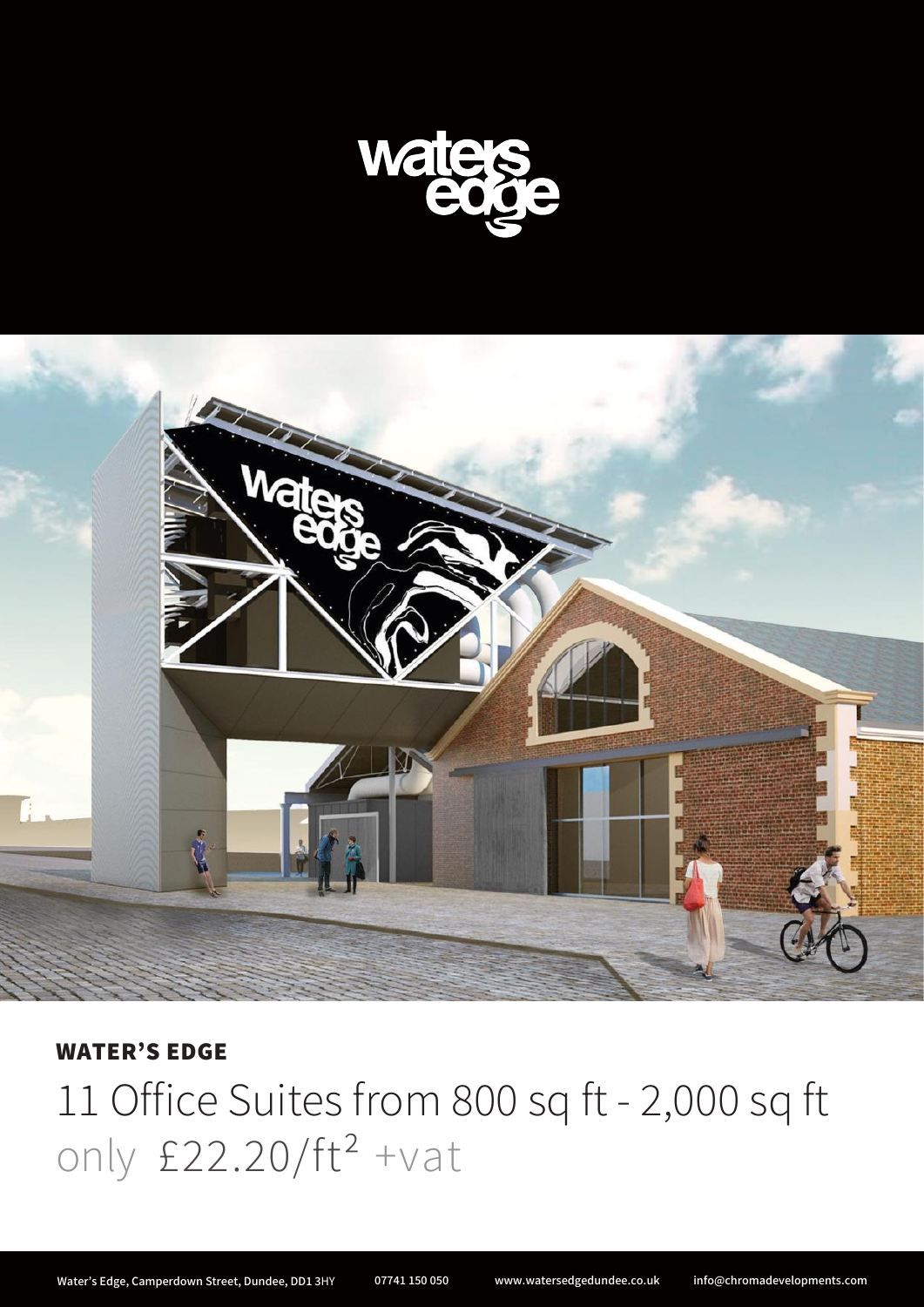



# The perfect waterside space for your business to thrive

The workplace reworked right in the heart of Dundee. From offices accommodating 50 people through to co-working desks.

# WHY WATER'S EDGE?

#### At Water's Edge we asked ourselves how working environment impacts on creative thinking and productivity?

How much easier would it be to focus on the task in hand with a supply of fresh, clean air flowing through your open plan workspace, at just the right temperature? What if the broadband was ultra-fast? Would blue-sky thinking come easier if you had your own waterside terrace? And wouldn't it be great if there were other likeminded teams and individuals sharing the building and generating a creative community spirit? Would full management of the building and a calendar of exciting industry and public events to fire imagination be too much to ask?

#### That all sounded ideal to us - so we're building it for you right in the heart of the city.

From offices accommodating 50 people through to co-working desks, you'll find the perfect flexible workspace for your business to thrive here. It's the workplace, reworked.

# Get in touch today for more information info@chromadevelopments.com

All illustrations are architect's impressions. Published 23/03/2021.

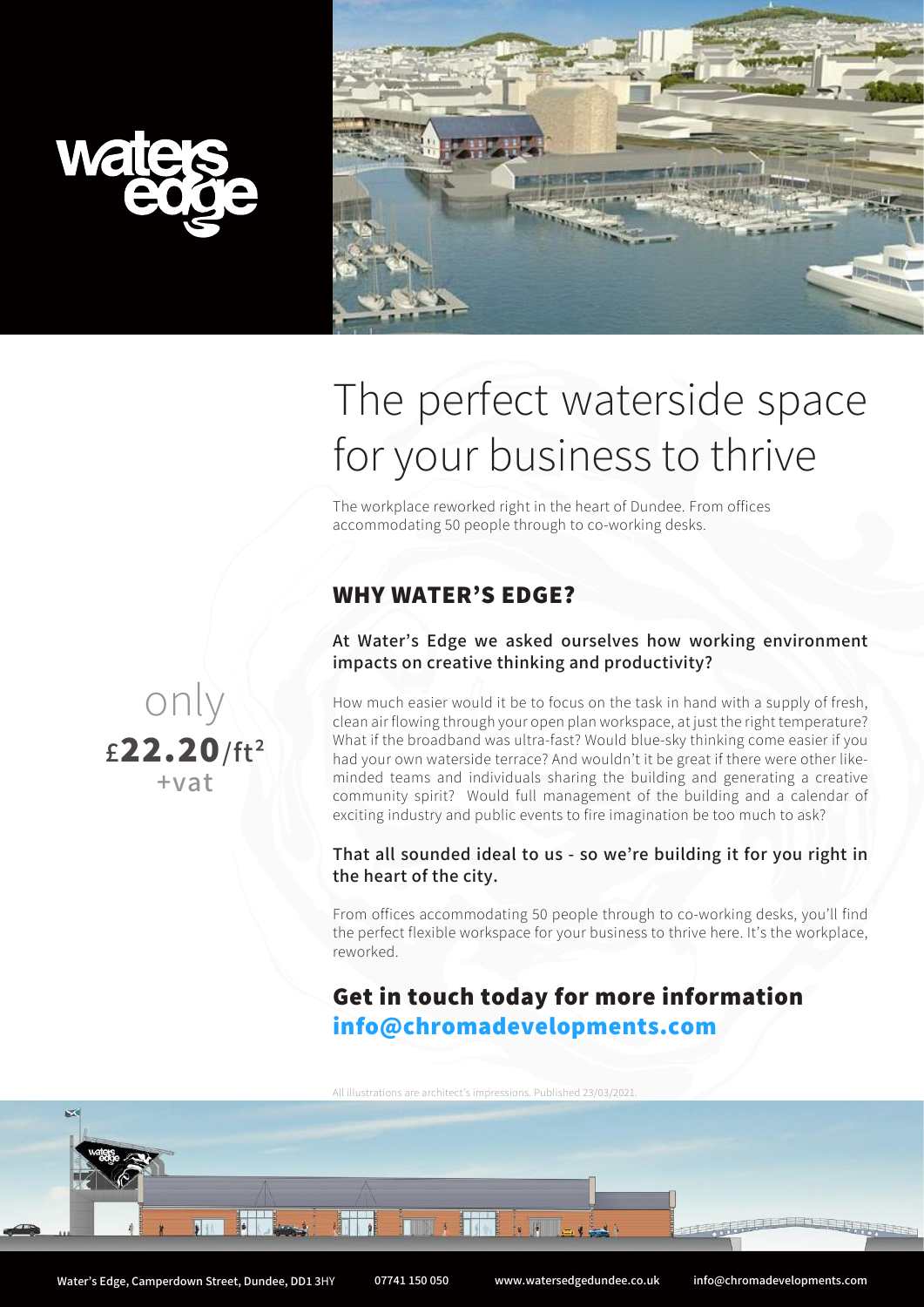



# Facilities & Rates

#### RENT

£22.20 per square foot +vat

# PARKING

Available on a leased basis

### SERVICE CHARGE

£6.95

Heating/cooling Office cleaning Window cleaning External cleaning H&S inspections Water testing Building Insurance Security/CCTV monitoring External/Estate landscape and maintenance Refuse disposal

## DATA RATE

| Data capacity | Contended p/a | Uncontended p/a |
|---------------|---------------|-----------------|
| 10Mbps        | free          |                 |
| 100Mbps       | £600          | £2,760          |
| 500Mbps       | £1,800        | £3,600          |
| 1Gbps         | £2,400        | £4,200          |

All illustrations are architect's impressions. Published 23/03/2021.

 $\frac{1}{2}$ 

IN

Tabil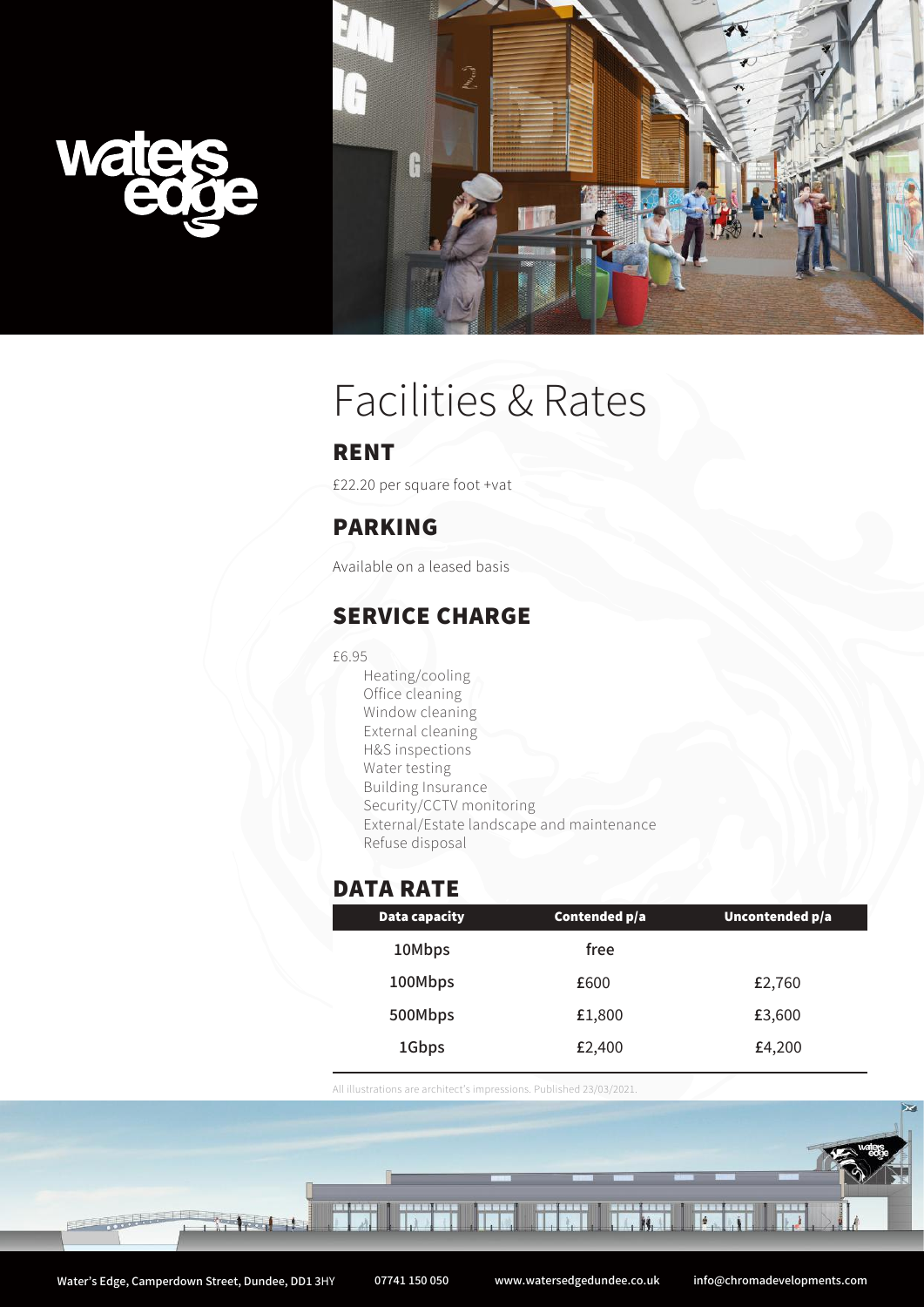







Ground Floor



First Floor

SPACE 5

AREA 834ft²

**CAPACITY** 20 people

RENT £22.20/ $ft^2$  +vat RATEABLE VALUE £9,550 qualifying for 100% rate relief.

AVAILABILITY Occupied

# Get in touch today for more information

#### info@chromadevelopments.com

All illustrations are architect's impressions. Published 23/03/2021.